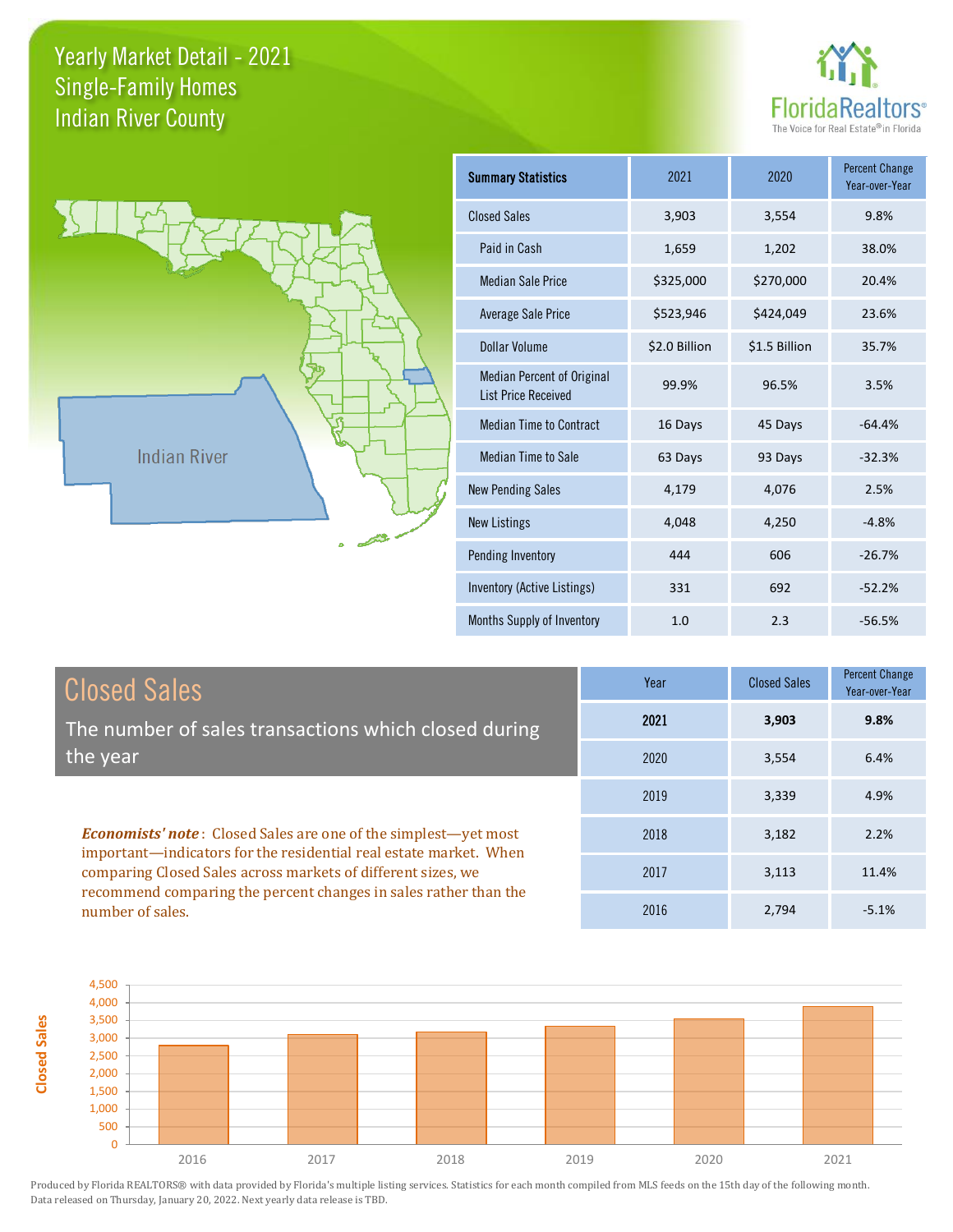this statistic should be interpreted with care.

**Cash Sales**



1,204 -16.4%

| Cash Sales                                                                                                                                            | Year | <b>Cash Sales</b> | Percent Change<br>Year-over-Year |
|-------------------------------------------------------------------------------------------------------------------------------------------------------|------|-------------------|----------------------------------|
| The number of Closed Sales during the year in which                                                                                                   | 2021 | 1,659             | 38.0%                            |
| buyers exclusively paid in cash                                                                                                                       | 2020 | 1,202             | $-4.1%$                          |
|                                                                                                                                                       | 2019 | 1,253             | 4.2%                             |
| <b>Economists' note:</b> Cash Sales can be a useful indicator of the extent to<br>which investors are participating in the market. Why? Investors are | 2018 | 1,203             | $-4.1%$                          |
| far more likely to have the funds to purchase a home available up front,<br>whereas the typical homebuyer requires a mortgage or some other           | 2017 | 1,255             | 4.2%                             |
| form of financing. There are, of course, many possible exceptions, so                                                                                 | 001C | 1.201             | $AC$ $AO$                        |

0 200 400 600 800 1,000 1,200 1,400 1,600 1,800 2016 2017 2018 2019 2020 2021

## Cash Sales as a Percentage of Closed Sales The percentage of Closed Sales during the year which were Cash Sales

*Economists' note* : This statistic is simply another way of viewing Cash Sales. The remaining percentages of Closed Sales (i.e. those not paid fully in cash) each year involved some sort of financing, such as mortgages, owner/seller financing, assumed loans, etc.



2016

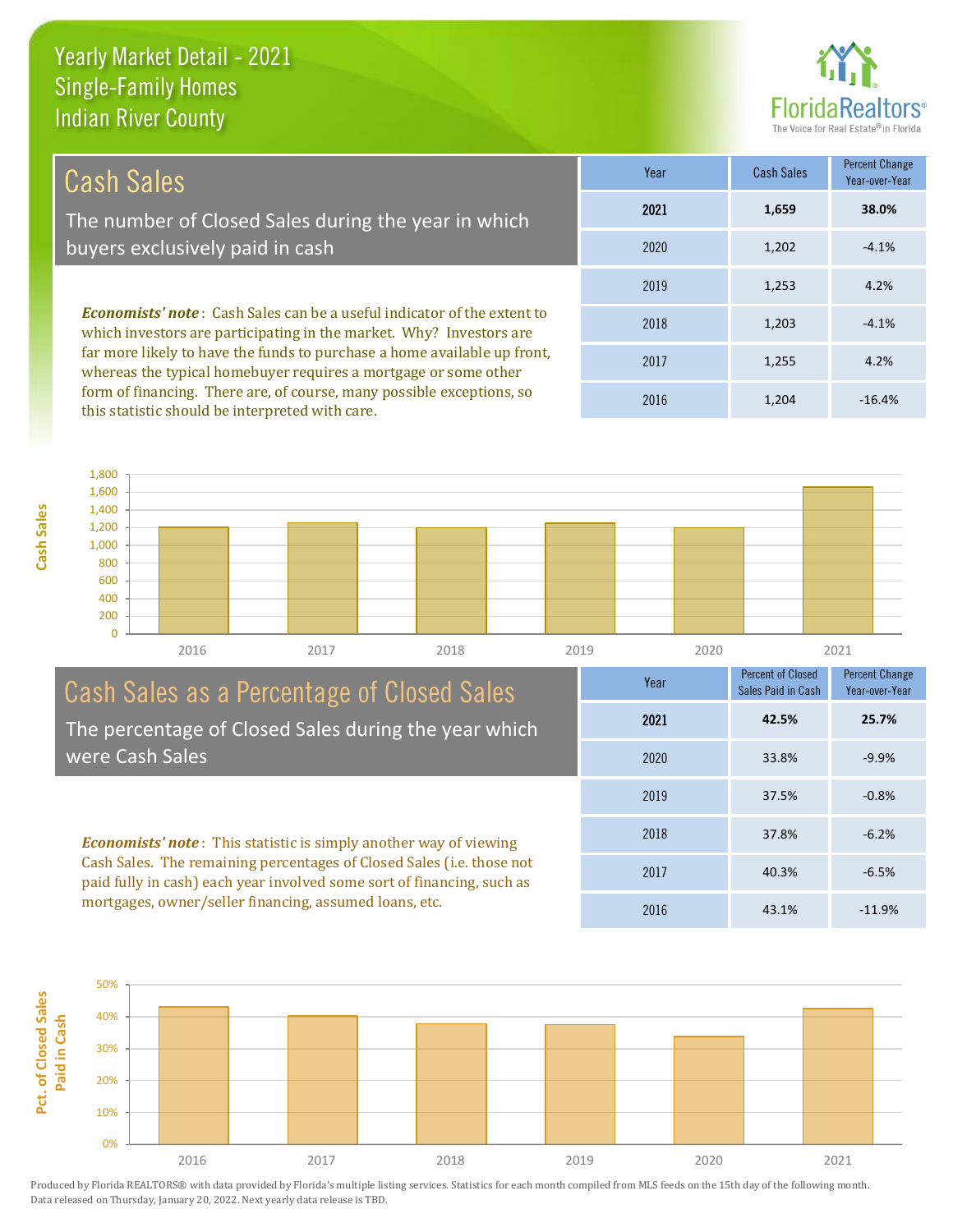

Median Sale Price The median sale price reported for the year (i.e. 50% of sales were above and 50% of sales were below)

*Economists' note* : Median Sale Price is our preferred summary statistic for price activity because, unlike Average Sale Price, Median Sale Price is not sensitive to high sale prices for small numbers of homes that may not be characteristic of the market area. Keep in mind that median price trends over time are not always solely caused by changes in the general value of local real estate. Median sale price only reflects the values of the homes that *sold* each year, and the mix of the types of homes that sell can change over time.

| Year | <b>Median Sale Price</b> | <b>Percent Change</b><br>Year-over-Year |
|------|--------------------------|-----------------------------------------|
| 2021 | \$325,000                | 20.4%                                   |
| 2020 | \$270,000                | 8.0%                                    |
| 2019 | \$250,000                | 4.6%                                    |
| 2018 | \$239,000                | 5.8%                                    |
| 2017 | \$226,000                | 12.4%                                   |
| 2016 | \$201,025                | 11.1%                                   |



# Average Sale Price

The average sale price reported for the year (i.e. total sales in dollars divided by the number of sales)

*Economists' note* : Usually, we prefer Median Sale Price over Average Sale Price as a summary statistic for home prices. However, Average Sale Price does have its uses—particularly when it is analyzed alongside the Median Sale Price. For one, the relative difference between the two statistics can provide some insight into the market for higher-end homes in an area.

| Year | <b>Average Sale Price</b> | <b>Percent Change</b><br>Year-over-Year |
|------|---------------------------|-----------------------------------------|
| 2021 | \$523,946                 | 23.6%                                   |
| 2020 | \$424,049                 | 18.9%                                   |
| 2019 | \$356,660                 | 5.7%                                    |
| 2018 | \$337,330                 | 0.5%                                    |
| 2017 | \$335,768                 | 12.0%                                   |
| 2016 | \$299,738                 | 3.1%                                    |

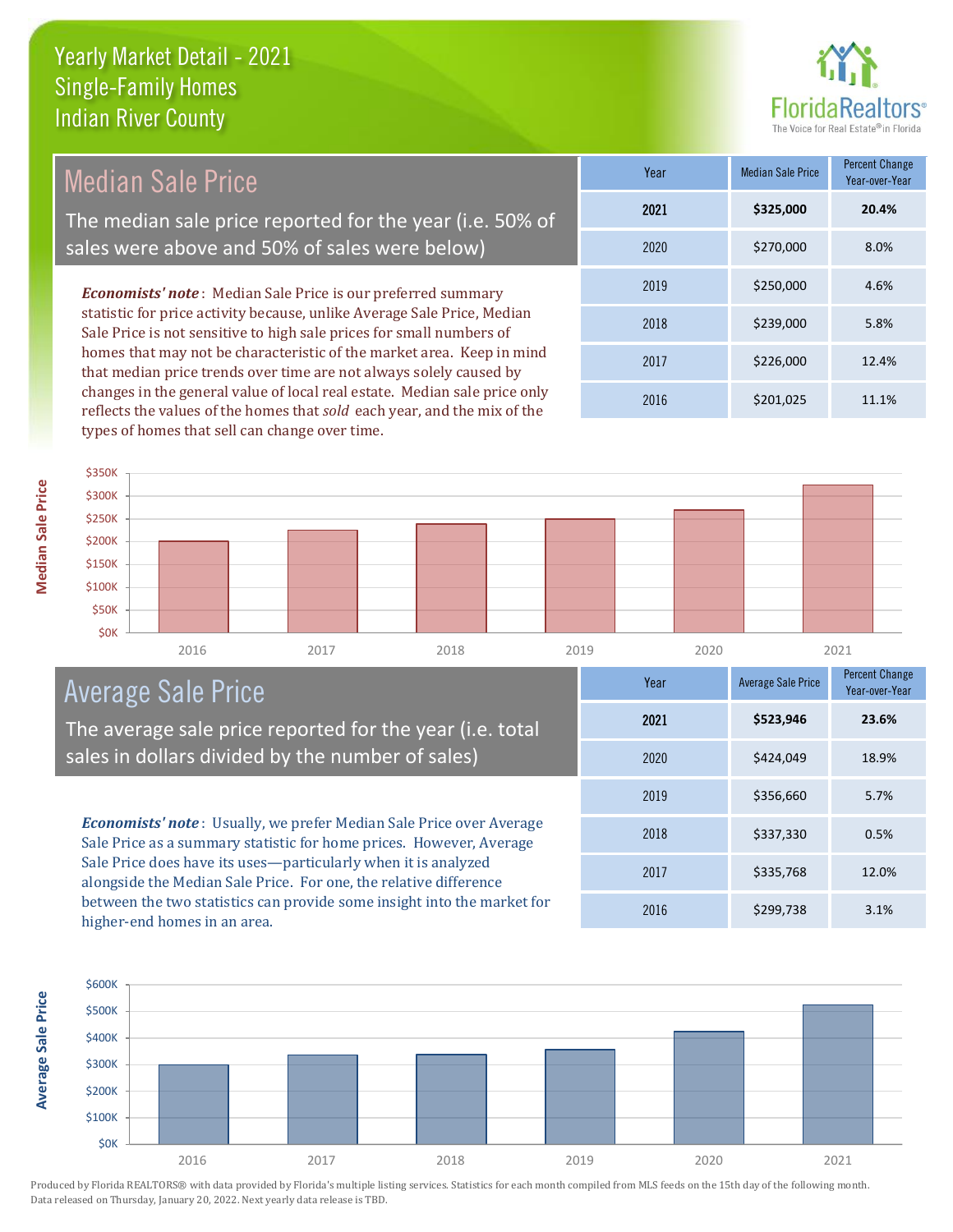# Dollar Volume

The sum of the sale prices for all sales which closed during the year

*Economists' note* : Dollar Volume is simply the sum of all sale prices in a given time period, and can quickly be calculated by multiplying Closed Sales by Average Sale Price. It is a strong indicator of the health of the real estate industry in a market, and is of particular interest to real estate professionals, investors, analysts, and government agencies. Potential home sellers and home buyers, on the other hand, will likely be better served by paying attention to trends in the two components of Dollar Volume (i.e. sales and prices) individually.

| Year | <b>Dollar Volume</b> | <b>Percent Change</b><br>Year-over-Year |
|------|----------------------|-----------------------------------------|
| 2021 | \$2.0 Billion        | 35.7%                                   |
| 2020 | \$1.5 Billion        | 26.6%                                   |
| 2019 | \$1.2 Billion        | 10.9%                                   |
| 2018 | \$1.1 Billion        | 2.7%                                    |
| 2017 | \$1.0 Billion        | 24.8%                                   |
| 2016 | \$837.5 Million      | $-2.2%$                                 |

**Dollar Volume**



# Median Percent of Original List Price Received

The median of the sale price (as a percentage of the original list price) across all properties selling during the year

*Economists' note* : The Median Percent of Original List Price Received is useful as an indicator of market recovery, since it typically rises as buyers realize that the market may be moving away from them and they need to match the selling price (or better it) in order to get a contract on the house. This is usually the last measure to indicate a market has shifted from down to up, so it is what we would call a *lagging* indicator.

| Year | Med. Pct. of Orig. List<br><b>Price Received</b> | <b>Percent Change</b><br>Year-over-Year |
|------|--------------------------------------------------|-----------------------------------------|
| 2021 | 99.9%                                            | 3.5%                                    |
| 2020 | 96.5%                                            | 1.3%                                    |
| 2019 | 95.3%                                            | $-0.2%$                                 |
| 2018 | 95.5%                                            | 0.0%                                    |
| 2017 | 95.5%                                            | 0.4%                                    |
| 2016 | 95.1%                                            | 1.0%                                    |

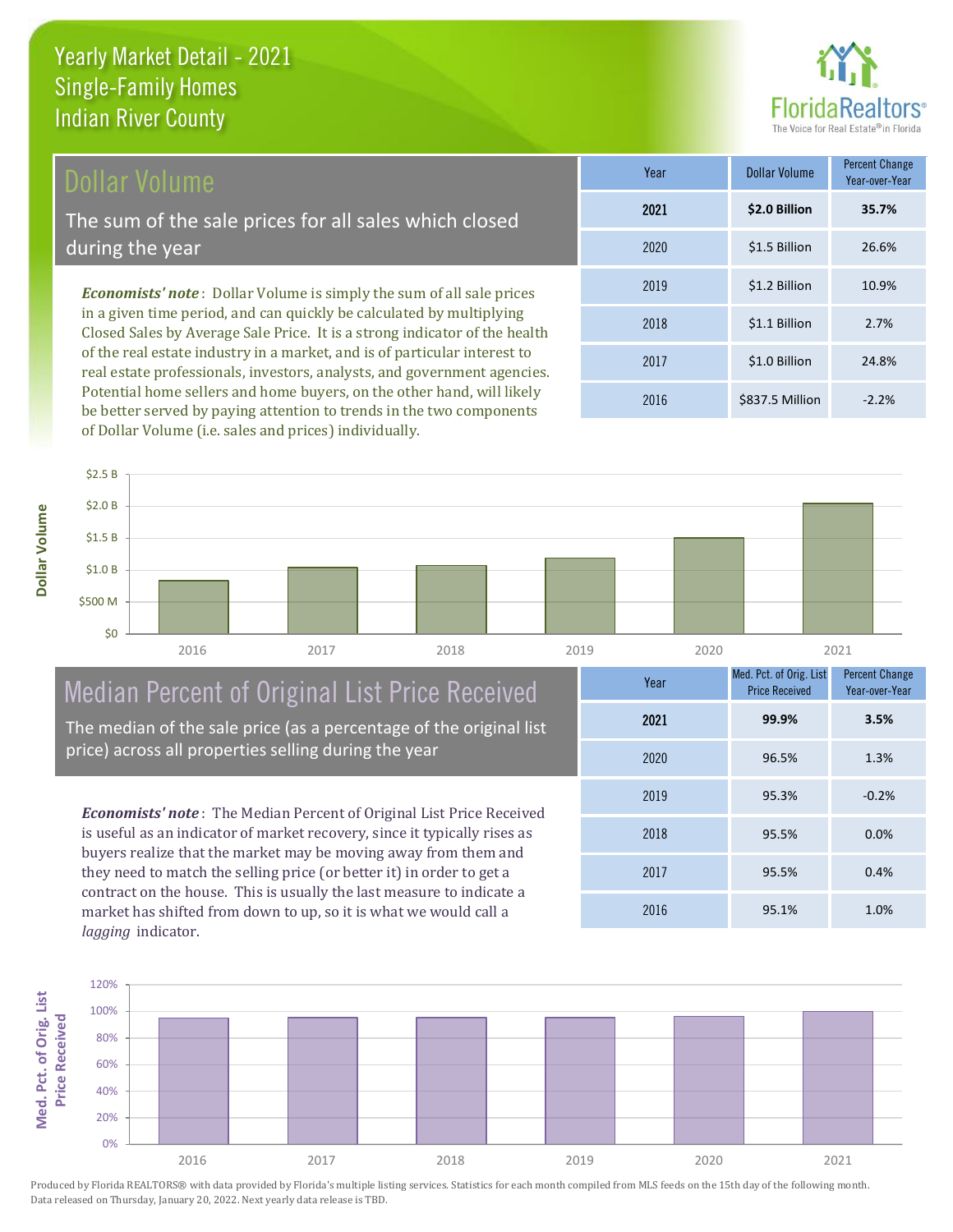

# Median Time to Contract

The median number of days between the listing date and contract date for all Closed Sales during the year

*Economists' note* : Like Time to Sale, Time to Contract is a measure of the length of the home selling process calculated for sales which closed during the year. The difference is that Time to Contract measures the number of days between the initial listing of a property and the signing of the contract which eventually led to the closing of the sale. When the gap between Median Time to Contract and Median Time to Sale grows, it is usually a sign of longer closing times and/or declining numbers of cash sales.

| Year | <b>Median Time to</b><br>Contract | <b>Percent Change</b><br>Year-over-Year |
|------|-----------------------------------|-----------------------------------------|
| 2021 | 16 Days                           | $-64.4%$                                |
| 2020 | 45 Days                           | $-23.7%$                                |
| 2019 | 59 Days                           | 20.4%                                   |
| 2018 | 49 Days                           | 2.1%                                    |
| 2017 | 48 Days                           | 2.1%                                    |
| 2016 | 47 Days                           | $-25.4%$                                |

70  $60$ **Median Time to Median Time to**   $50$ **Contract** 40 30

**Median Time to Sale**

**Median Time to Sale** 



# Median Time to Sale

The median number of days between the listing date and closing date for all Closed Sales during the year

*Economists' note* : Time to Sale is a measure of the length of the home selling process, calculated as the number of days between the initial listing of a property and the closing of the sale. *Median* Time to Sale is the amount of time the "middle" property selling this month was on the market. That is, 50% of homes selling this month took *less* time to sell, and 50% of homes took *more* time to sell. Median Time to Sale gives a more accurate picture than Average Time to Sale, which can be skewed upward by small numbers of properties taking an abnormally long time to sell.

| Year | <b>Median Time to Sale</b> | <b>Percent Change</b><br>Year-over-Year |
|------|----------------------------|-----------------------------------------|
| 2021 | 63 Days                    | $-32.3%$                                |
| 2020 | 93 Days                    | $-7.9%$                                 |
| 2019 | 101 Days                   | 8.6%                                    |
| 2018 | 93 Days                    | 0.0%                                    |
| 2017 | 93 Days                    | $-1.1%$                                 |
| 2016 | 94 Days                    | $-13.0%$                                |

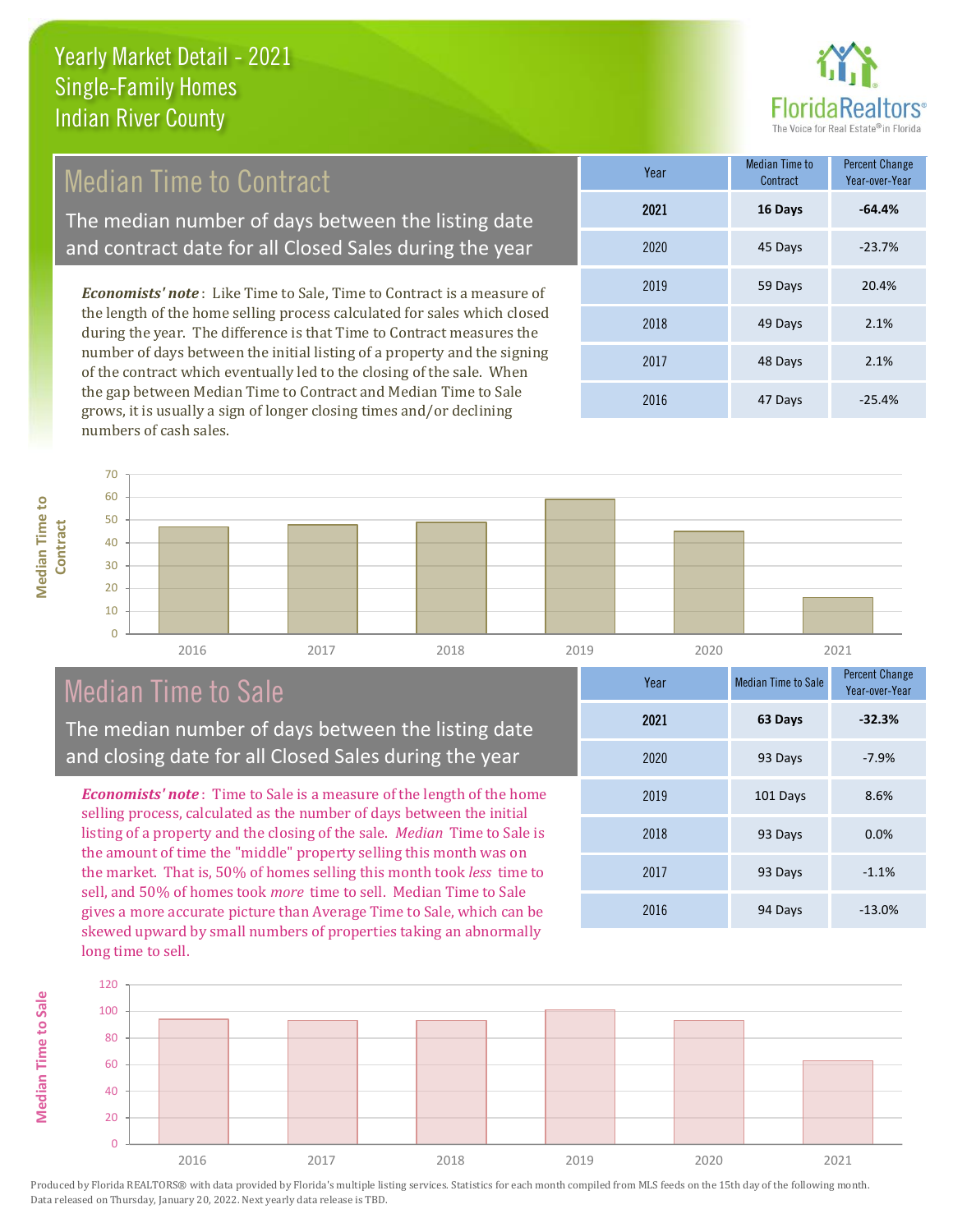

4,566 13.1%

Year-over-Year

**-4.8%**

**Year** New Listings Percent Change

2016 3,842 9.0%

2017 4,037 5.1%

2019 4,350 -4.7%

2020 4,250 -2.3%

2021 **4,048**

2018

| New Pending Sales                                                                                                                         | Year | <b>New Pending Sales</b> | <b>Percent Change</b><br>Year-over-Year |
|-------------------------------------------------------------------------------------------------------------------------------------------|------|--------------------------|-----------------------------------------|
| The number of listed properties that went under                                                                                           | 2021 | 4.179                    | 2.5%                                    |
| contract during the year                                                                                                                  | 2020 | 4.076                    | 11.4%                                   |
| <b>Economists' note:</b> Because of the typical length of time it takes for a                                                             | 2019 | 3.659                    | 4.5%                                    |
| sale to close, economists consider Pending Sales to be a decent<br>indicator of potential future Closed Sales. It is important to bear in | 2018 | 3,502                    | 1.1%                                    |
| mind, however, that not all Pending Sales will be closed successfully.                                                                    | 2017 | 3.464                    | 10.3%                                   |

So, the effectiveness of Pending Sales as a future indicator of Closed Sales is susceptible to changes in market conditions such as the availability of financing for homebuyers and the inventory of distressed properties for sale.





# New Listings

**New Listings**

**Pending Sales**

Pending Sales

The number of properties put onto the market during the year

*Economists' note* : New Listings tend to rise in delayed response to increasing prices, so they are often seen as a lagging indicator of market health. As prices rise, potential sellers raise their estimations of value—and in the most recent cycle, rising prices have freed up many potential sellers who were previously underwater on their mortgages. Note that in our calculations, we take care to not include properties that were recently taken off the market and quickly relisted, since these are not really *new* listings.

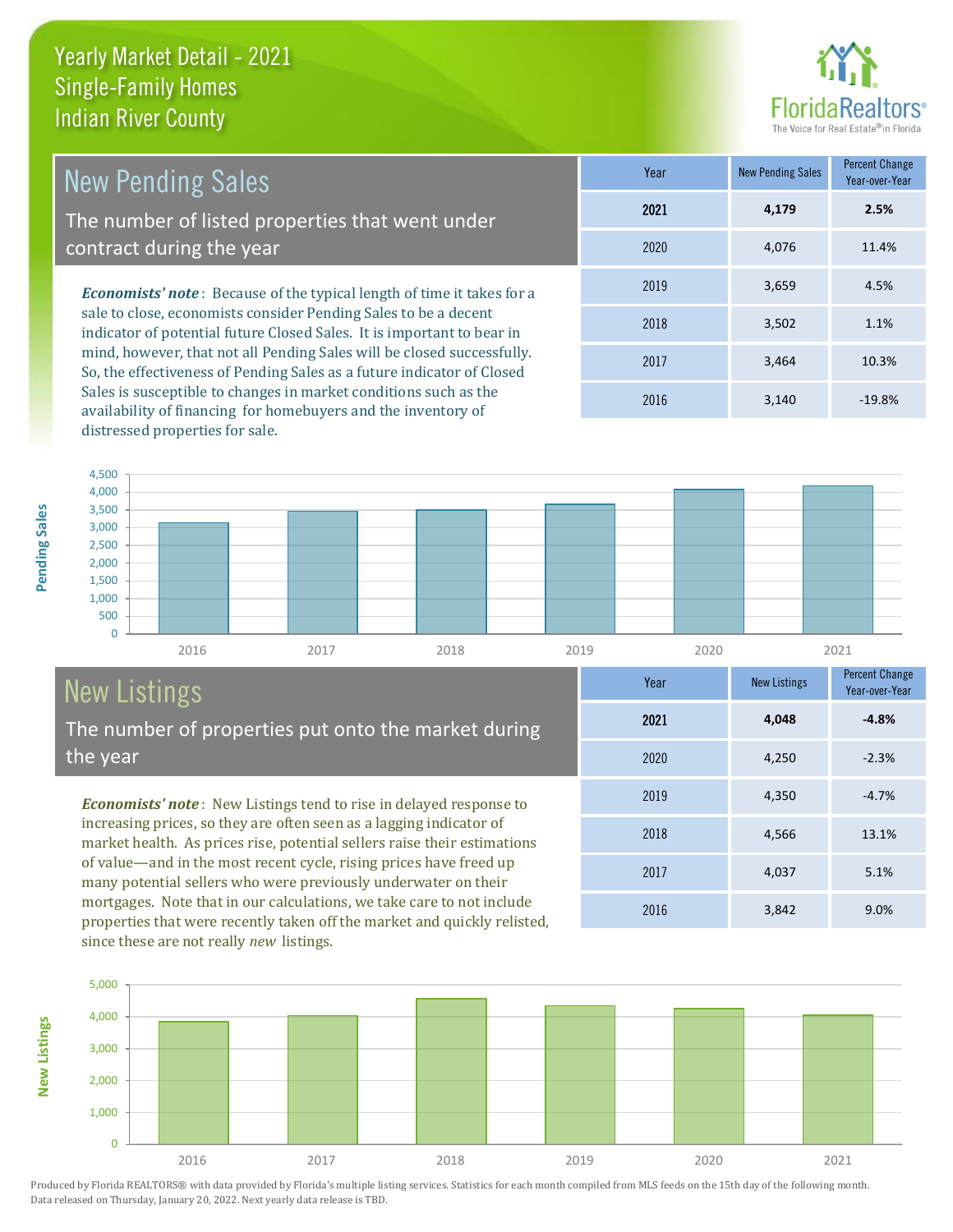

Voor-over-Vee

*Economists' note* : There are a number of ways to define and calculate Inventory. Our method is to simply count the number of active listings on the last day of the year, since it is the most current. Inventory rises **Year** Inventory Percent Change 2019 1,409 Inventory (Active Listings) The number of property listings active at the end of the year

when New Listings are outpacing the number of listings that go offmarket (regardless of whether they actually sell). Likewise, it falls when New Listings aren't keeping up with the rate at which homes are going off-market.

|      |       | .001.001.001 |
|------|-------|--------------|
| 2021 | 331   | $-52.2%$     |
| 2020 | 692   | $-50.9%$     |
| 2019 | 1,409 | $-5.8%$      |
| 2018 | 1,496 | 27.2%        |
| 2017 | 1,176 | $-3.7%$      |
| 2016 | 1,221 | 3.8%         |



# Months Supply of Inventory (Year-End) An estimate of the number of months it will take to deplete the current Inventory given recent sales rates

*Economists' note* : MSI is a useful indicator of market conditions. The benchmark for a balanced market (favoring neither buyer nor seller) is 5.5 months of inventory. Anything higher is traditionally a buyers' market, and anything lower is a sellers' market. There is no single accepted way of calculating MSI. A common method is to divide current Inventory by the most recent month's Closed Sales count, but this count is a usually poor predictor of future Closed Sales due to seasonal cycles. To eliminate seasonal effects, we use the 12-month average of monthly Closed Sales instead.



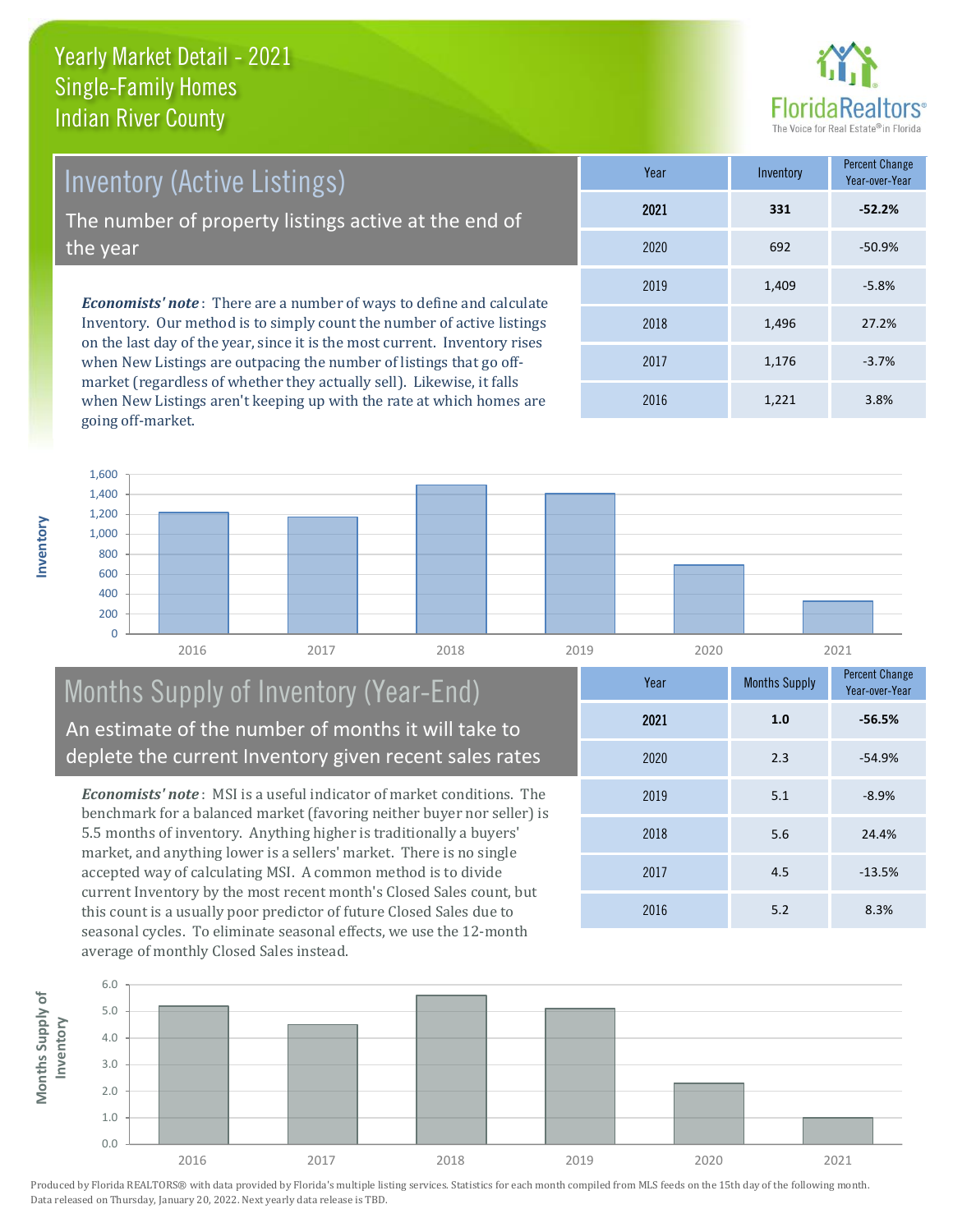

Closed Sales by Sale Price The number of sales transactions which closed during the year

*Economists' note* : Closed Sales are one of the simplest—yet most important—indicators for the residential real estate market. When comparing Closed Sales across markets of different sizes, we recommend comparing the percent changes in sales rather than the number of sales.

| <b>Sale Price</b>     | <b>Closed Sales</b> | <b>Percent Change</b><br>Year-over-Year |
|-----------------------|---------------------|-----------------------------------------|
| Less than \$50,000    | $\mathcal{P}$       | $-50.0%$                                |
| \$50,000 - \$99,999   | 10                  | $-61.5%$                                |
| $$100,000 - $149,999$ | 78                  | $-50.6%$                                |
| $$150,000 - $199,999$ | 316                 | $-41.4%$                                |
| \$200,000 - \$249,999 | 524                 | $-30.5%$                                |
| \$250,000 - \$299,999 | 702                 | 16.8%                                   |
| \$300,000 - \$399,999 | 931                 | 58.3%                                   |
| \$400,000 - \$599,999 | 623                 | 46.2%                                   |
| \$600,000 - \$999,999 | 394                 | 54.5%                                   |
| \$1,000,000 or more   | 323                 | 59.1%                                   |



# Median Time to Contract by Sale Price The median number of days between the listing date and contract date for all Closed Sales during the year

*Economists' note* : Like Time to Sale, Time to Contract is a measure of the length of the home selling process calculated for sales which closed during the year. The difference is that Time to Contract measures the number of days between the initial listing of a property and the signing of the contract which eventually led to the closing of the sale. When the gap between Median Time to Contract and Median Time to Sale grows, it is usually a sign of longer closing times and/or declining numbers of cash sales.

| <b>Sale Price</b>     | Median Time to<br>Contract | <b>Percent Change</b><br>Year-over-Year |
|-----------------------|----------------------------|-----------------------------------------|
| Less than \$50,000    | 5 Days                     | $-93.1%$                                |
| \$50,000 - \$99,999   | 8 Days                     | $-38.5%$                                |
| $$100,000 - $149,999$ | 19 Days                    | $-45.7%$                                |
| $$150,000 - $199,999$ | 17 Days                    | $-45.2%$                                |
| \$200,000 - \$249,999 | 15 Days                    | $-61.5%$                                |
| \$250,000 - \$299,999 | 13 Days                    | $-63.9%$                                |
| \$300,000 - \$399,999 | 14 Days                    | $-67.4%$                                |
| \$400,000 - \$599,999 | 16 Days                    | $-79.2%$                                |
| \$600,000 - \$999,999 | 25 Days                    | $-78.6%$                                |
| \$1,000,000 or more   | 49 Days                    | -73.7%                                  |

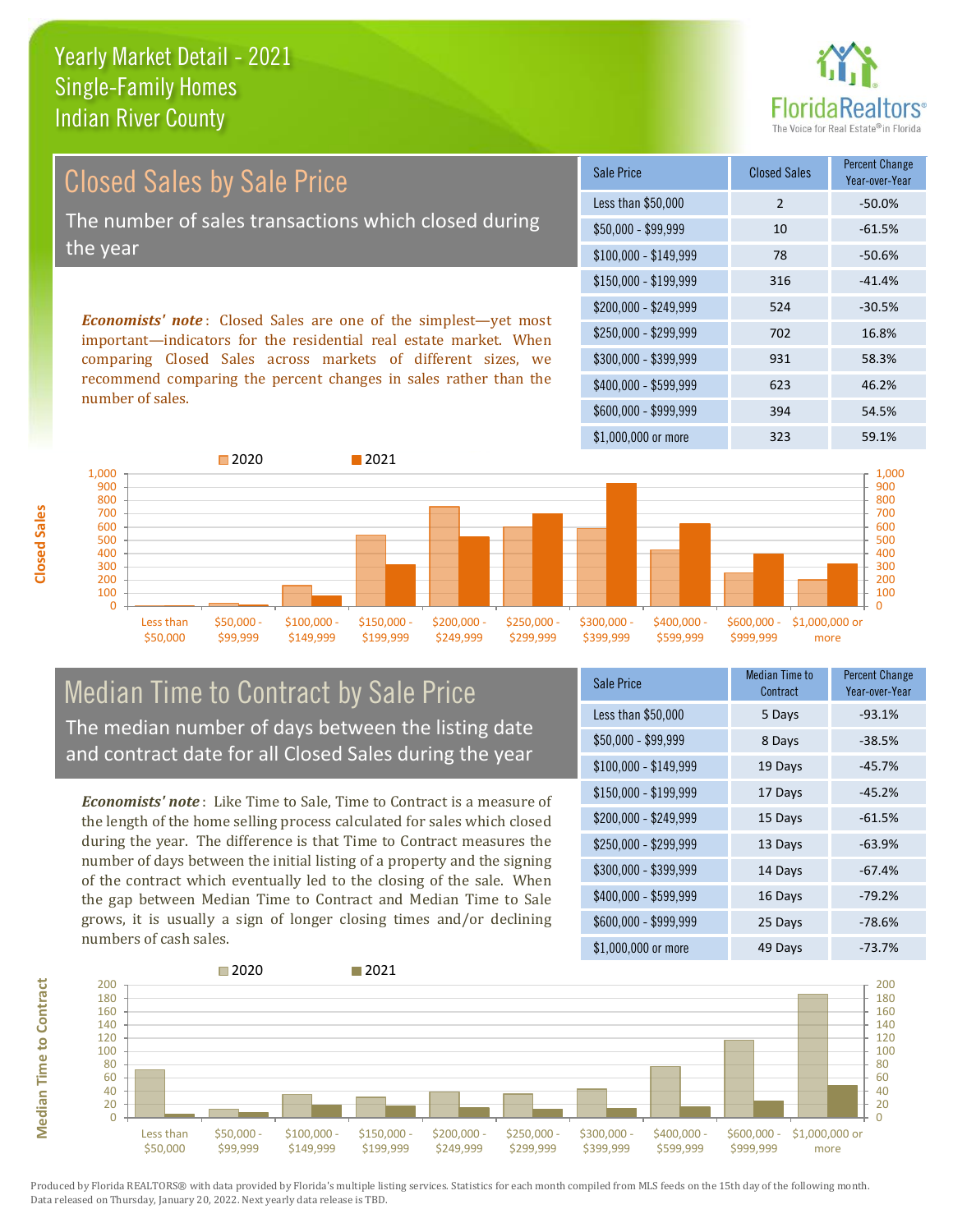

# New Listings by Initial Listing Price

The number of properties put onto the market during the year

*Economists' note:* New Listings tend to rise in delayed response to increasing prices, so they are often seen as a lagging indicator of market health. As prices rise, potential sellers raise their estimations of value—and in the most recent cycle, rising prices have freed up many potential sellers who were previously underwater on their mortgages. Note that in our calculations, we take care to not include properties that were recently taken off the market and quickly relisted, since these are not really *new* listings.

| <b>Initial Listing Price</b> | New Listings | <b>Percent Change</b><br>Year-over-Year |
|------------------------------|--------------|-----------------------------------------|
| Less than \$50,000           | 3            | $-25.0%$                                |
| $$50,000 - $99,999$          | 14           | $-41.7%$                                |
| $$100,000 - $149,999$        | 82           | $-33.3%$                                |
| $$150,000 - $199,999$        | 306          | $-48.3%$                                |
| \$200,000 - \$249,999        | 507          | $-35.8%$                                |
| \$250,000 - \$299,999        | 722          | $-12.2%$                                |
| \$300,000 - \$399,999        | 972          | 30.5%                                   |
| \$400,000 - \$599,999        | 671          | 27.1%                                   |
| \$600,000 - \$999,999        | 400          | 24.2%                                   |
| \$1,000,000 or more          | 371          | 23.7%                                   |



## Inventory by Current Listing Price The number of property listings active at the end of the year

*Economists' note* : There are a number of ways to define and calculate Inventory. Our method is to simply count the number of active listings on the last day of the year, since it is the most current. Inventory rises when New Listings are outpacing the number of listings that go offmarket (regardless of whether they actually sell). Likewise, it falls when New Listings aren't keeping up with the rate at which homes are going off-market.

| <b>Current Listing Price</b> | Inventory    | Percent Change<br>Year-over-Year |
|------------------------------|--------------|----------------------------------|
| Less than \$50,000           | 2            | N/A                              |
| $$50,000 - $99,999$          | $\mathbf{1}$ | N/A                              |
| $$100,000 - $149,999$        | 4            | $-42.9%$                         |
| $$150,000 - $199,999$        | 14           | $-74.1%$                         |
| \$200,000 - \$249,999        | 20           | $-66.1%$                         |
| \$250,000 - \$299,999        | 31           | $-72.1%$                         |
| \$300,000 - \$399,999        | 76           | $-39.2%$                         |
| \$400,000 - \$599,999        | 65           | $-35.0%$                         |
| \$600,000 - \$999,999        | 44           | $-48.2%$                         |
| $$1$ 000 000 or more         | 74           | $-51.0\%$                        |



Produced by Florida REALTORS® with data provided by Florida's multiple listing services. Statistics for each month compiled from MLS feeds on the 15th day of the following month. Data released on Thursday, January 20, 2022. Next yearly data release is TBD.

**Inventory**